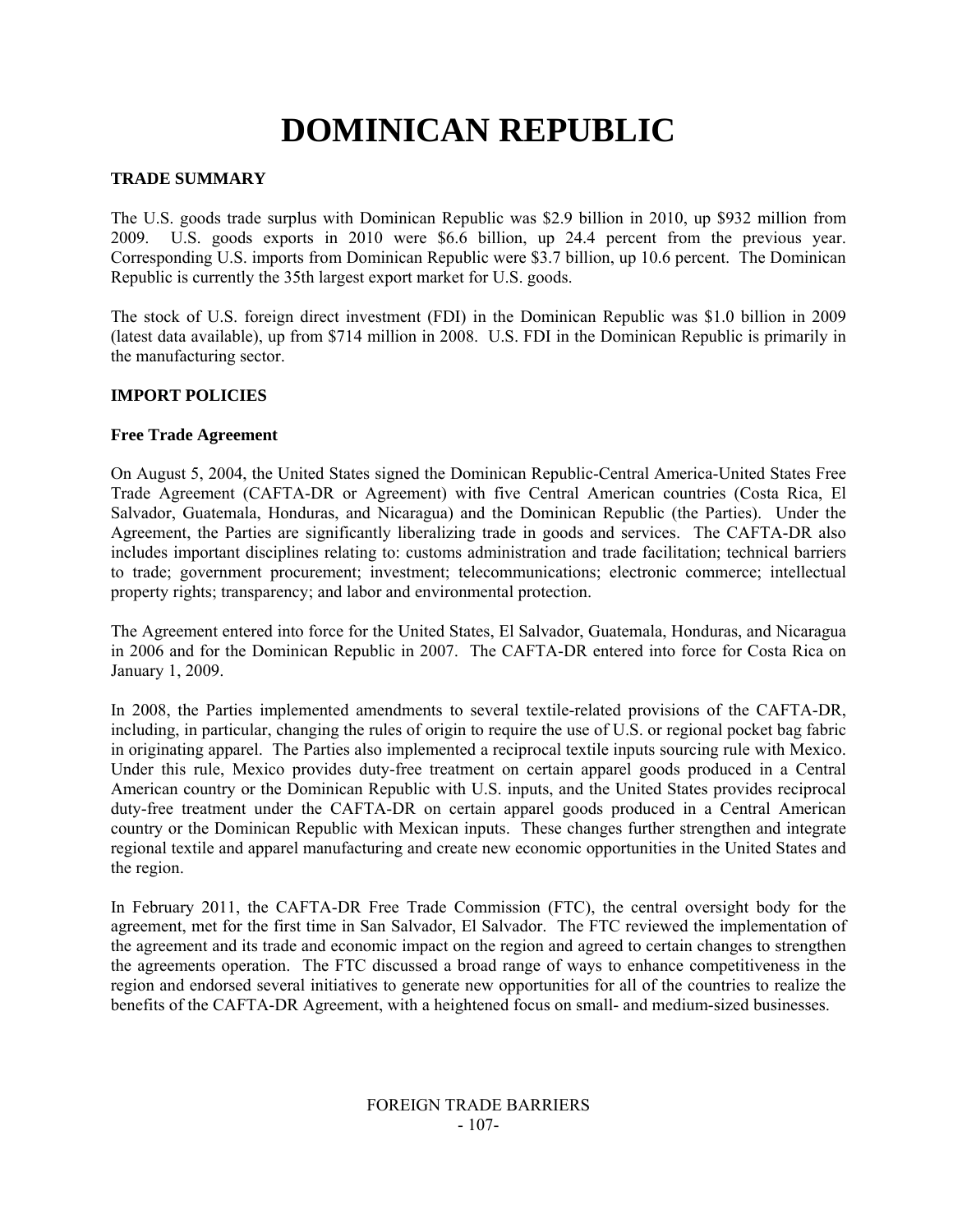# **Tariffs**

Under the CAFTA-DR, 100 percent of U.S. industrial trade will enter the Dominican Republic duty free by 2015. Nearly all textile and apparel goods that meet the Agreement's rules of origin now enter the Dominican Republic duty-free and quota-free, creating economic opportunities for U.S. and regional fiber, yarn, fabric, and apparel manufacturing companies.

More than half of U.S. agricultural exports enter the Dominican Republic duty-free under the CAFTA-DR. The Dominican Republic will eliminate its remaining tariffs on nearly all agricultural goods by 2020. For certain agricultural products, tariff-rate quotas (TRQs) will permit some immediate duty-free access for specified quantities during the tariff phase out period, with the duty-free amount expanding during that period. Under the CAFTA-DR, the TRQs are to be made available for the entire calendar year, beginning on January 1 of each year. However, in 2008, the Dominican Republic did not issue the TRQs on rice and dry beans until late March; in 2009, the dry bean announcement was not made until May. The United States raised its concerns with Dominican officials and improved the initial TRQ delivery in 2010, but the dry beans TRQs were again issued one month late. Furthermore, the unused TRQs for 2010 should have been reassigned in September so that they could have been used by the end of the year. However, by the end of November 2010, the unused allocations had not been announced, made available, or assigned. In addition, the announcement for the availability of TRQs for 2011 should have already taken place by the writing of this report. However, the January TRQ allocation was late. The Dominican Republic government has promised full, timely delivery of all TRQs in 2011. In order to strengthen the Office of Agricultural Commerce Treaties within the Ministry of Agriculture, the U.S. Government has provided assistance to improve the management of the transparent allocation of TRQs of agricultural imports.

## **Nontariff Measures**

The Dominican Republic's customs policies and procedures frequently provoke complaints by businesses, and arbitrary clearance requirements sometimes delay the importation of merchandise for lengthy periods of time.

The Dominican Ministry of Agriculture continues to use discretionary import permits. The United States continues to raise this concern with Dominican authorities and is working to stop this practice.

The 17 percent tax on the first *matricula* (registration document) for all vehicles, which was set by the government in 2006, remains in effect.

Under the CAFTA-DR, the Dominican Republic committed to improve transparency and efficiency in administering customs procedures, including the CAFTA-DR rules of origin. The Dominican Republic also committed to ensuring greater certainty and fairness in the administration of these procedures, and all the CAFTA-DR countries agreed to share information to combat the illegal transshipment of goods. On October 31, 2005, the United States and the Dominican Republic signed a Customs Mutual Assistance Agreement that allows customs officials to exchange information, intelligence, and documents designed to help prevent customs offenses. The agreement provides a basis for cooperation and investigation in the areas of trade fraud, money laundering, smuggling, export controls, and related security. The United States donated nonintrusive (X-ray) verification equipment that has upgraded and expedited the verification process. The Dominican customs authority is still in the process of expanding the project by either purchasing or leasing additional equipment, as well as through technical assistance.

#### FOREIGN TRADE BARRIERS -108-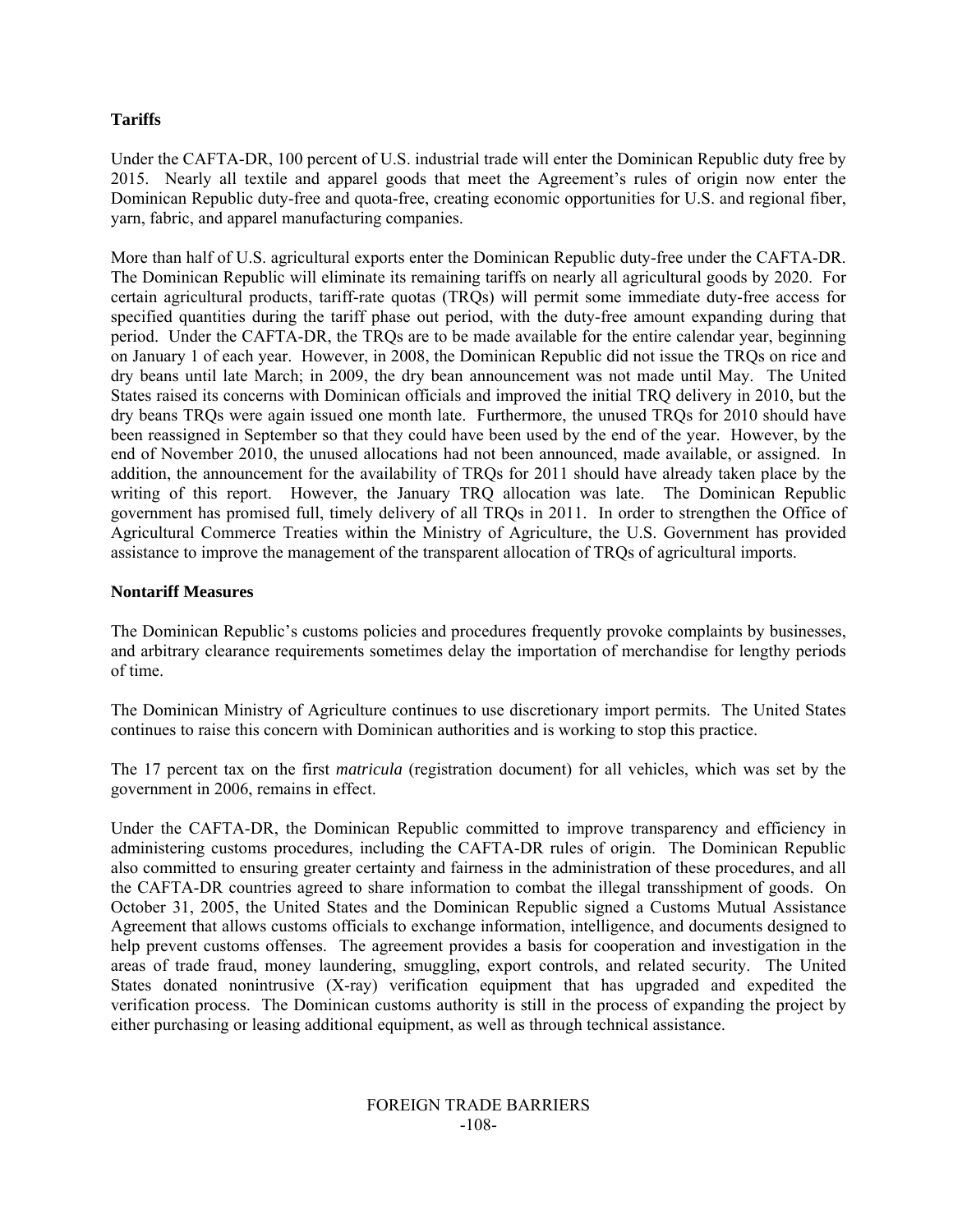## **GOVERNMENT PROCUREMENT**

The CAFTA-DR requires that procuring entities use fair and transparent procurement procedures, including advance notice of purchases and timely and effective bid review procedures, for procurement covered by the Agreement. Under the CAFTA-DR, U.S. suppliers are permitted to bid on procurements of most Dominican government entities, including key ministries and state-owned enterprises, on the same basis as Dominican suppliers. The anticorruption provisions in the Agreement require each government to ensure under its domestic law that bribery in matters affecting trade and investment, including in government procurement, is treated as a criminal offense or is subject to comparable penalties. Nevertheless, U.S. suppliers have complained that Dominican government procurement is not conducted in a transparent manner and that corruption is widespread.

The Dominican Republic is not a signatory to the WTO Agreement on Government Procurement.

## **EXPORT SUBSIDIES**

The Dominican Republic does not have export promotion schemes other than the tariff exemptions for inputs given to firms in the free trade zones. Under the CAFTA-DR, the Dominican Republic may not adopt new duty waivers or expand existing duty waivers that are conditioned on the fulfillment of a performance requirement (*e.g.*, the export of a given level or percentage of goods). However, under the CAFTA-DR, the Dominican Republic was permitted to maintain such measures through 2009, provided that it maintained the measures in accordance with its obligations under the WTO Agreement on Subsidies and Countervailing Measures. The U.S. Government is working with the Dominican Republic government in an effort to ensure it implements its CAFTA-DR obligations.

# **INTELLECTUAL PROPERTY RIGHTS (IPR) PROTECTION**

The Dominican Republic remained on the Watch List in the 2010 Special 301 report. The Dominican Republic continued its efforts to implement its obligations under the CAFTA-DR, including by improving its government use of licensed software and addressing TV broadcast piracy. However, key concerns cited in the report included the widespread availability of pirated goods and excessive delays in the issuance of patents. The United States also will continue to monitor the Dominican Republic's implementation of its bilateral and multilateral obligations to provide an effective system for protecting against the unfair commercial use and unauthorized disclosure of undisclosed test or other data generated to obtain marketing approvals for pharmaceutical and agrochemical products. In 2010, the United States provided technical assistance to the Ministry of Public Health in implementing a new system that significantly reduced the pharmaceutical marketing approval processing time.

The United States will continue to monitor the Dominican Republic's implementation of its IPR obligations under the CAFTA-DR.

## **OTHER BARRIERS**

Some U.S. firms and citizens have found corruption in government, including in the judiciary, to be a significant concern and a constraint to successful investment in the Dominican Republic. Administrative and judicial decision making at times appear to be inconsistent, non-transparent, and very time consuming. Successful prosecutions of corrupt individuals and a general reduction in the civil case backlog are beginning to inspire business confidence, however.